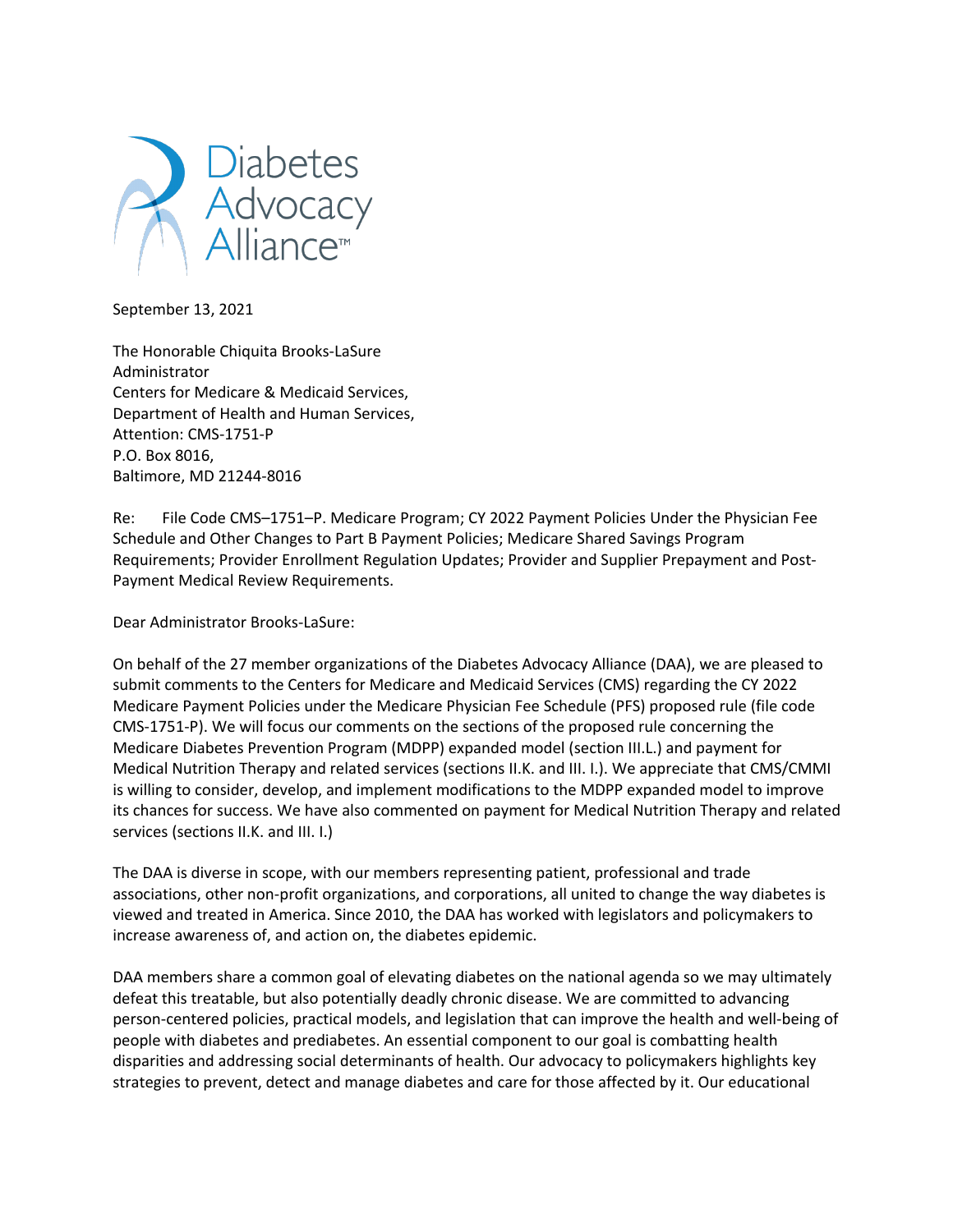outreach also illustrates the health equity implications of existing or new policies, regulations, and legislation, and provides alternatives to address the drivers of these inequities.

## **Proposed Changes to Medicare Diabetes Prevention Program Expanded Model (Section III.K.)**

**The DAA fully supports the following changes to the MDPP expanded model in the proposed rule** and agrees that these changes would remove some of the barriers to potential MDPP suppliers and thus over time, make the program available to more Medicare beneficiaries. The proposed rule acknowledges the need for these changes, noting that with only 3,600 beneficiaries having participated to date, MDPP participation is extraordinarily low when compared with a potential MDPP-eligible Medicare beneficiary base of 14.6 million (86 Fed. Reg. 39304), and the estimate in CDC's National Diabetes Statistics Report 2020 that about 1 out of 2 (47%) individuals has prediabetes in the 65 and older demographic.

1. Removal of the second year of the MDPP set of services on a prospective basis. The DAA fully supports the proposed change to eliminate Year 2 of MDPP and agrees that such removal "would make MDPP attractive to more MDPP eligible organizations and beneficiaries" (86 Fed. Reg. 39301) and that "the requirement to offer a second year of the MDPP set of services has also caused confusion among MDPP suppliers because it is inconsistent with the CDC National DPP requirements and curriculum" (86 Fed. Reg. 39302). Indeed, even if CMS finalizes its proposal to eliminate the 2nd year, this only resolves one of many inconsistencies between the MDPP expanded model and the CDC's National DPP. This lack of consistency is a major flaw that needs to be urgently addressed if the expanded model is to be a success. It creates in effect two programs that suppliers must administer, and thus, is a barrier to potential MDPP suppliers enrolling and offering the program to seniors.

2. Increasing payments in year one of the program. The DAA fully supports the proposed change "to redistribute a portion of the ongoing maintenance sessions phase performance payments to certain core and core maintenance session performance payments to address stakeholder concerns that the current MDPP payment structure does not cover reasonable costs of MDPP suppliers to deliver the MDPP set of services" (86 Fed. Reg. 39307). DAA member organizations that are MDPP suppliers and have participated in the expanded model since its inception have repeatedly noted the problem of underpayment of reasonable costs incurred in various forms of communication with CMMI/CMS staff. Additionally, the DAA notes that CMMI/CMS needs to further increase payment for attendance and align the average total reimbursement with the original pilot.

3. Elimination of a supplier enrollment application fee. The DAA fully supports the proposed change to eliminate the Medicare enrollment application fee (\$599) for potential MDPP suppliers. The DAA agrees that this requirement "places a unique burden on MDPP suppliers" (86 Fed. Reg. 39310). The proposed rule points out that "approximately 39 percent of these entities are non-traditional suppliers that serve their local communities to increase diversity, equity, and inclusion of their services, including but not limited to YMCAs, county health departments, community health centers, and non-profit organizations that focus on health education that otherwise would neither enroll nor be able to enroll as a Medicare supplier" and that "they frequently furnish non-health care services to the community" (86 Fed. Reg. 39310). This proposal will improve the MDPP program's ability to reach diverse and underserved communities.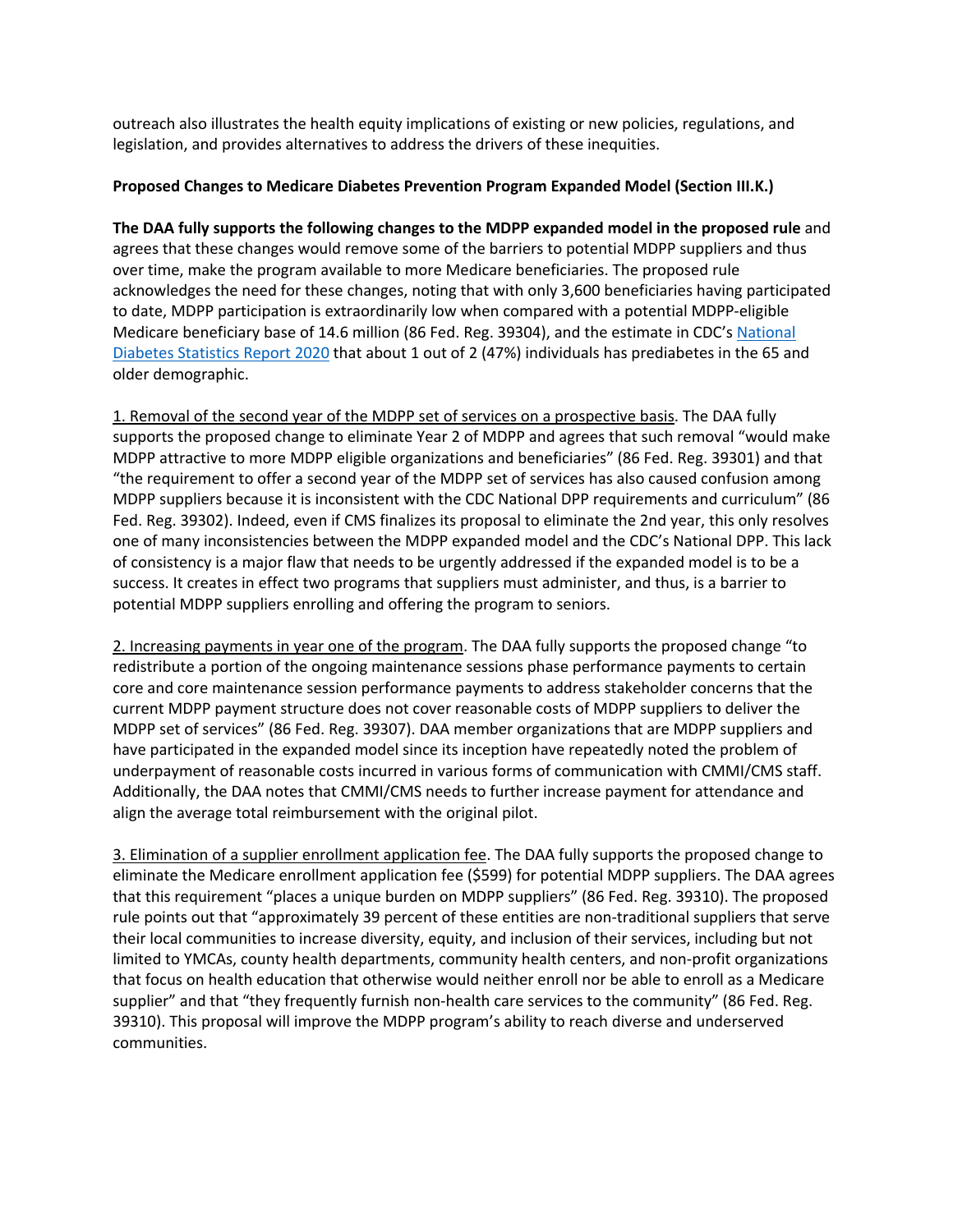**Changes to MDPP Expanded Model That Are Still Needed to Supply MDPP for Beneficiaries Everywhere, and to Improve Equity**

**The DAA posits that, while the three proposed changes to the MDPP expanded model detailed in the CY 2022 proposed rule are helpful, these changes are insufficient to significantly modify the trajectory of undersupply, and thus under-utilization of these services**. The proposed rule acknowledges that "Currently, more than 1,000 organizations nationally are eligible to become MDPP suppliers based on their preliminary or full CDC DPRP status. However, only 27 percent of eligible organizations are participating in MDPP" (86 Fed. Reg. 39304). The DAA believes this low participation level is because any CDC-recognized supplier of diabetes prevention programs that wishes to be an MDPP supplier must maintain two separate programs: one that meets CDC Full Recognition requirements, and another that meets MDPP requirements. Many more MDPP suppliers are needed to improve the chances of success for the MDPP expanded model and to reach more Medicare beneficiaries who are eligible for the program but are not currently being served. **Solution: Bring the MDPP expanded model into full alignment with the CDC's National DPP.**

# MDPP Expanded Model Must Come into Full Alignment with the CDC's National DPP

The lack of full alignment between the National DPP and the MDPP causes suppliers that wish to participate in both programs to have to offer, in effect, two different programs. For example, a supplier must establish two distinct work flows for enrollment, program delivery data collection, employee/coach tracking, and monitoring of enrollee outcomes, including two different analysis systems for what should be the same program. This doubles the burden and cost of delivery of diabetes prevention programs for organizations that, as CMS has noted, have a larger mission of serving many needs of their communities. The result: Suppliers that deliver National DPP programs to the under-65 age group must think twice, and are disincentivized, from rolling out the MDPP to Medicare beneficiaries aged 65 and older.

The quantity of MDPP suppliers will continue to be grossly inadequate to the need until CMS and CDC, agencies after all within the same Executive Agency, have the same supplier qualifications from a clinical quality perspective, the same operational and reporting requirements, and the same supplier payment structures. To summarize what must change, the DAA has prepared and attached a separate document that is a comprehensive table that lists all differences between National DPP and the MDPP expanded model. We provide narrative detail with the following points.

- Make MDPP expanded model screening criteria consistent with National DPP criteria for individuals to be eligible to participate. The National DPP has flexible criteria for suppliers to use to identify individuals at risk for type 2 diabetes that are consistent with clinical guidelines for the diagnosis of prediabetes that are co-authored, with the CDC, by the American Diabetes Association and are consistent with the USPSTF guideline for screening for diabetes and prediabetes. In contrast, the MDPP criteria for the fasting blood glucose (FPG) test range are narrower than the range in the National DPP criteria.
	- o *National DPP*: To qualify, participants can be screened for prediabetes via the A1c test  $(5.7 - 6.4%)$  or FPG in the range of  $100 - 125$  mg/dl or the oral glucose tolerance test (OGTT) in the range of 140 – 199 mg/dl; OR a positive screening on the Prediabetes Risk Test, self-administered online or via a paper-and-pencil test.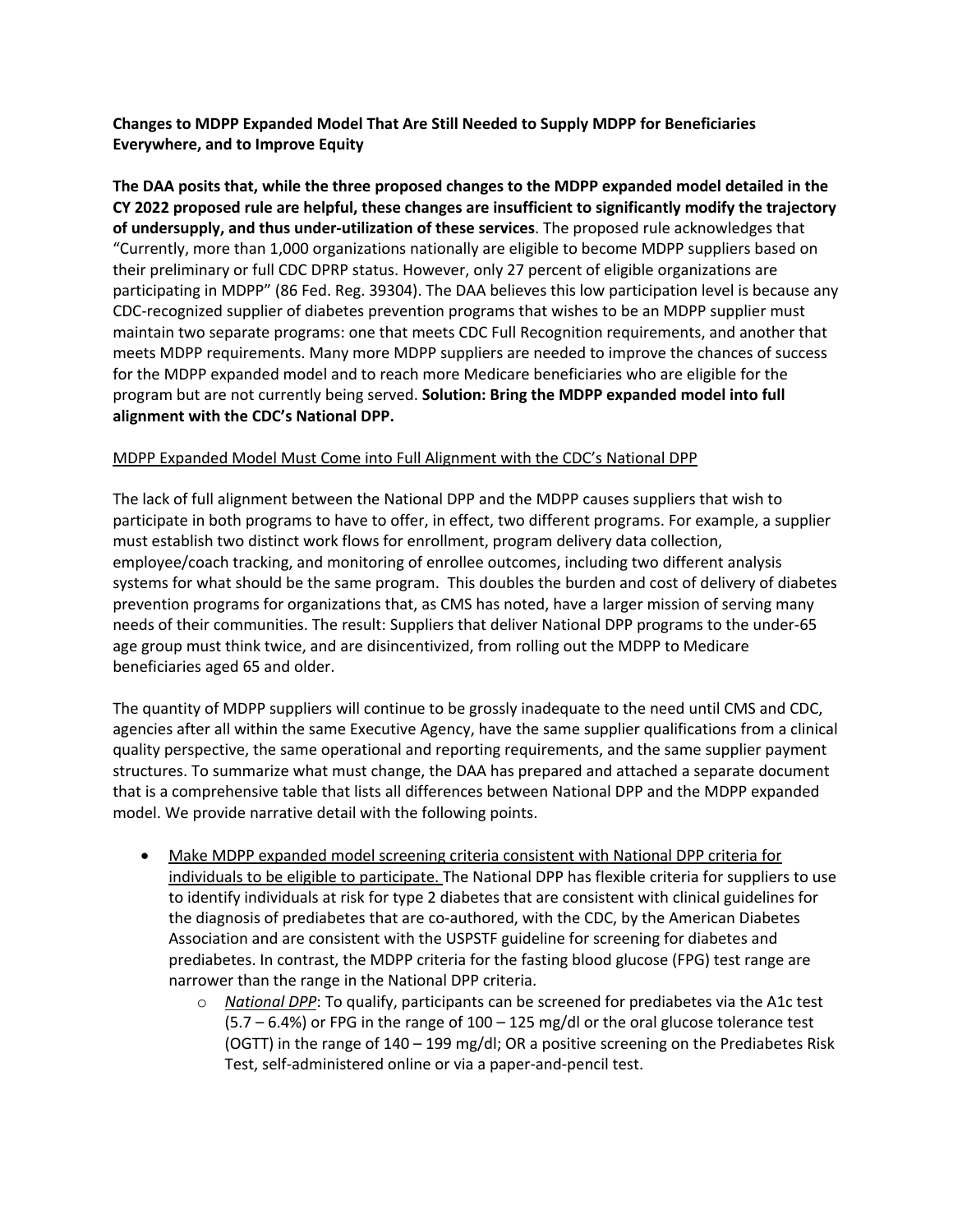- o *MDPP expanded model*: Beneficiaries can be screened via FPG in the range of 110-125 mg/dl or OGTT in the range of 140-199 mg/dl or the A1c test  $(5.7 - 6.4%)$ ; however, the DAA notes that CMS does not cover the cost of the A1c test for screening and diagnosis.
- Regarding use of the FPG test, the CDC uses the American Diabetes Association's (ADA) screening criteria, while CMS uses World Health Organization (WHO) screening criteria to identify prediabetes. Physicians in the US generally use ADA criteria for defining prediabetes, consistent with USPSTF guidelines. They also now are more likely to use an A1c test to screen for prediabetes and diabetes, given the lack of a need to fast prior to the test. Thus, CMS, and the MDPP, are out of step with US practices in terms of screening for prediabetes and diabetes, which can cause problems for Medicare beneficiaries and for suppliers, who need to administer and track two different sets of screening criteria. **Solution: The DAA urges CMS to align the MDPP expanded model with the National DPP in terms of screening criteria with the use of a standard FPG range (100-125 mg/dl) and recommends strongly that CMS cover the use of A1c test results to establish a diagnosis of prediabetes**.
- Add CDC-recognized fully virtual, distance learning, and hybrid providers of National DPP programs to the list of suppliers eligible for participation in the MDPP expanded model.
	- o *National DPP*: The CDC permits suppliers to offer their programs via 4 modalities: inperson program instruction, fully virtual instruction, instruction via distance learning programs, or some hybrid combination of these modalities, so long as fully recognized diabetes prevention programs meet CDC's standards for patient engagement, quality, accessibility, and clinical outcomes.
	- o *MDPP Expanded Model*: Suppliers have only one option: fully in-person instruction.
- The DAA acknowledges that CMS has made allowances during the ongoing COVID-19 public health emergency (PHE) for MDPP suppliers to use online and distance learning modalities, but only in cases where participants began their instruction via the in-person modality. Also, CMS has not made these exceptions permanent despite the uptick this fall in COVID-19 infections due to the Delta variant. Nor has CMS allowed fully virtual suppliers to offer their services during the PHE or on any other basis. If the MDPP program permitted all CDC fully recognized diabetes prevention program suppliers to serve the Medicare Population (subject to the existing Supplier rules), the supply, and thus the scope of the MDPP program, would be exponentially increased while giving beneficiaries the same choices of delivery modality enjoyed by other consumers. Furthermore, by expanding the model to other modalities, Medicare can reach beneficiaries in rural areas and can ensure MDPP is available to beneficiaries who have mobility, transportation, caregiving, and other issues that preclude them from being able to attend in-person instruction.
- The DAA would like to see regulatory changes to address this concern but realizes that a statutory solution may be required. To achieve this goal, the DAA is supporting the PREVENT DIABETES Act (House; Senate), which would require that any CDC fully-recognized diabetes prevention program suppliers be included in the MDPP Expanded Model conducted by CMMI under section 1115A of the Social Security Act (42 U.S.C. 1315a). Congressional sponsors have re-introduced this bill in the House (April 22, 2021) and Senate (June 22, 2021). However, we believe CMS possesses the requisite authority to make this change on its own and have found no provisions of 42 USC 1115 that limit CMS authority on this issue. **Solution: The DAA strongly urges CMS to align Medicare DPP with the National DPP and to allow organizations that are CDC Diabetes Prevention Recognition Program (DPRP) fully recognized, to apply to be MDPP suppliers and offer their programs to Medicare beneficiaries, especially since all CDC fully**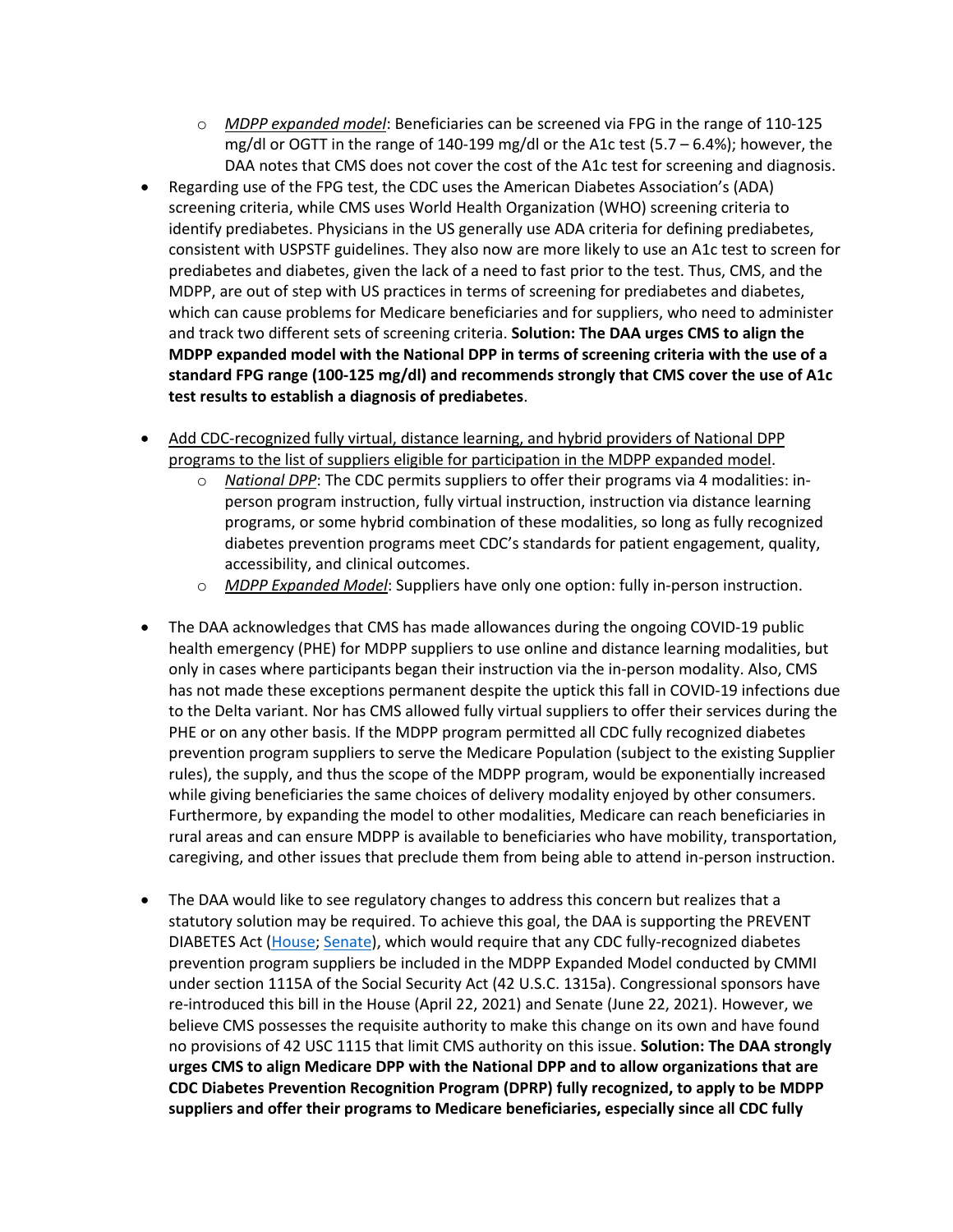**recognized diabetes prevention programs supply a service which has strong evidence from peer-reviewed studies and clinical trials that show efficacy and effectiveness in real-world settings**.

- Make the MDPP expanded model more flexible to serve the needs of beneficiaries who experience health inequities. The National DPP offers its suppliers more flexibility to reach populations of people with prediabetes who experience health inequities due to social determinants of health.
	- o *National DPP*: Allows flexibility for targeted solutions for special populations negatively affected by SDOH and makes allowances for flexibility in achieving the 5% weight loss target (e.g., establishing a 4% vs. 5% weight loss target after 12 months or 0.2% reduction in A1c as measures of program success; if the 4% weight loss target is used, 150 minutes of physical activity per week is required).
	- o *MDPP expanded model*: Does not offer flexibility, such as for risk-adjusted payments to serve patient populations that may face transportation and other barriers to attendance and/or for whom the evidence has shown may be less likely to achieve the 5% weight loss threshold.
- In fact, there are disincentives for serving special populations, including Medicare-Medicaid dually eligible individuals among others, inherent in the current reimbursement approach. These disincentives directly contribute to growing health disparities, especially among low-income participants in the MDPP. The DAA views this issue as vital to improving health equity. Addressing this inequity requires creative solutions. MDPP payments could be risk-adjusted, for example, to help suppliers cover the cost of providing the program to patient populations that may face transportation and other barriers to attendance and/or who the evidence has shown may be less likely to achieve the 5% weight loss threshold. Or CMS could adopt the 2021 CDC Standard which is a lower percentage of weight loss in combination with a certain amount of daily exercise.
- MDPP's lack of flexibility in this regard contributes to increased health inequities and lack of opportunities for Medicare beneficiaries to participate and benefit from the program. **Solution: The DAA strongly urges CMS to align with the National DPP and permit program suppliers to be flexible and make allowances for targeted solutions for special populations.**
- Designate MDPP suppliers as low risk categorical suppliers. CMS classifies all Medicare DPP suppliers as high risk, which is problematic for the types of nontraditional suppliers (e.g., local community-based organizations and charities, churches, etc.) that CMS acknowledges in the proposed rule that it would like to attract to the program (see page 571). High risk designation causes many of these organizations to decide not to apply due to new, burdensome, unnecessary requirements such as requirements for volunteer leaders' social security numbers. Also, to another point, the MDPP coach roster information requirements for the MDPP are more extensive than those required by the National DPP and represent information that is being collected both via the NPI application process as well as through bureaucratic coach roster requirements. **Solution: The DAA strongly urges CMS to designate MDPP suppliers as low risk categorical suppliers, like its designation for diabetes self-management training (DSMT) suppliers. The DAA also notes streamlining information collection so that it is only collected once would be helpful to nontraditional suppliers**.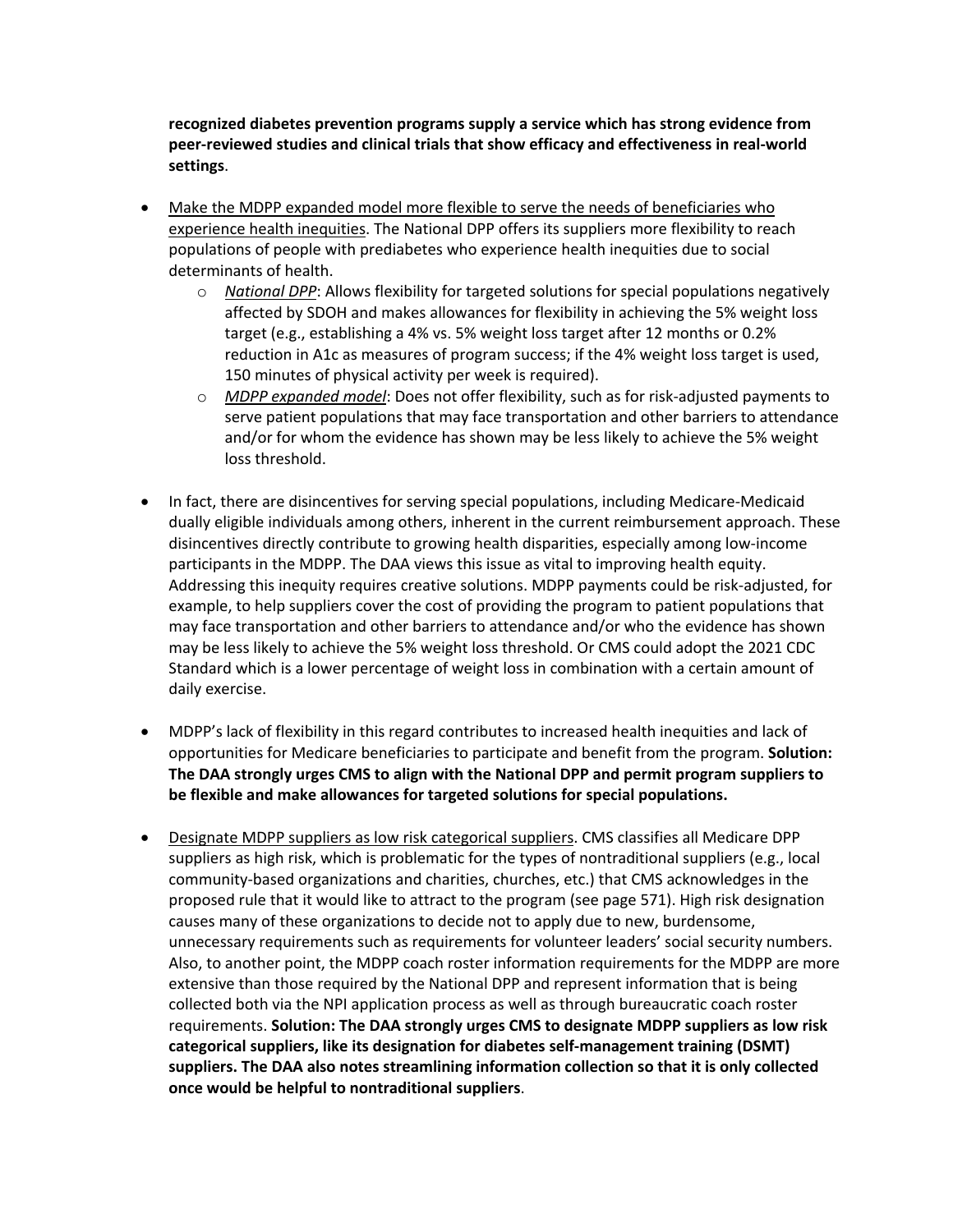## Eliminate the Once-per-Lifetime Limit for MDPP Participation

The DAA notes that CMS is restricting the MDPP to a once-per-lifetime limit benefit. This limitation punitively denies some beneficiaries the benefits of a program that reduces Medicare expenditures while also improving health outcomes and quality of life for those at risk for diabetes. **The DAA strongly urges CMS to align the MDPP benefit with existing benefits for obesity and smoking cessation counseling, which acknowledge the need for repeated use of counseling for weight loss/weight management and smoking cessation, respectively.**

## Increase Promotion of the MDPP Expanded Model to All Audiences

The proposed changes to the MDPP expanded model in the CY 2022 Medicare PFS are helpful to suppliers, but, as noted in detail above, more changes are needed to increase the model's chances of success. As CMS stated, "If we do not take action, we will not be able to scale MDPP as intended." (86 Fed. Reg. 39542). One area, however, that has not been addressed is awareness of the MDPP expanded model, especially among Medicare beneficiaries. While it will be important for CMS to communicate information clearly and effectively about any changes to the MDPP to potential suppliers to increase *supply* of the program, it will be equally important to promote the program to insurers, employers, and directly to Medicare beneficiaries, to increase *demand* for the program. **Solution: The DAA urges CMS to develop and implement actions to promote the MDPP expanded model to ensure that the program has the best chances for success**.

# **Payment for Medical Nutrition Therapy Services and Related Services (Section II.K.) and Medical Nutrition Therapy (Section III.I.)**

Overall, the DAA commends CMS for proposing actions aimed to increase utilization of a vastly underutilized Medicare benefit clearly proven to reduce chronic disease risk, delay disease progression, enhance the efficacy of medical/surgical treatment, reduce medication use, and improve patient outcomes including quality of life.1 MNT provided by the RDN is a widely recognized component of medical guidelines for the prevention and treatment of heart disease, diabetes, renal disease, obesity, cancers, and many other chronic diseases and conditions as well as in the reduction of risk factors for these conditions. The DAA supports all the proposed changes related to the Part B MNT benefit for the reasons noted by the agency but notes CMS has not gone far enough in taking action to meet this goal. To that end, the DAA recommends:

1. **Update the definition of diabetes in § 410.130 Definitions to include HbA1c > 6.5% as recommended in national standards of medical care for diabetes**. As is the case with classification and diagnostic guidelines for kidney disease, the definition of diabetes for the purposes of the MNT benefit has not been updated since the original NCD. HbA1c testing has been accepted among the clinical community as a diagnostic test for abnormal glycemic status for at least 10 years. Both the United States Preventive Services Task Force<sup>2</sup> and the American

<sup>1</sup> Grade 1 data. Academy Evidence Analysis Library, http://andevidencelibrary.com/mnt. [Grade Definitions: Strength of the Evidence for a Conclusion/Recommendation Grade I, "Good evidence is defined as: "The evidence consists of results from studies of strong design for answering the questions addressed. The results are both clinically important and consistent with minor exceptions at most. The results are free of serious doubts about generalizability, bias, and flaws in research design.

Studies with negative results have sufficiently large sample sizes to have adequate statistical power." 2 Abnormal Blood Glucose and Type 2 Diabetes Mellitus: Screening. U.S Preventive Services Task Force. October 26, 2015. https://www.uspreventiveservicestaskforce.org/uspstf/recommendation/screening-for-abnormal-blood-glucose-and-type-2 diabetes. Accessed August 17, 2021.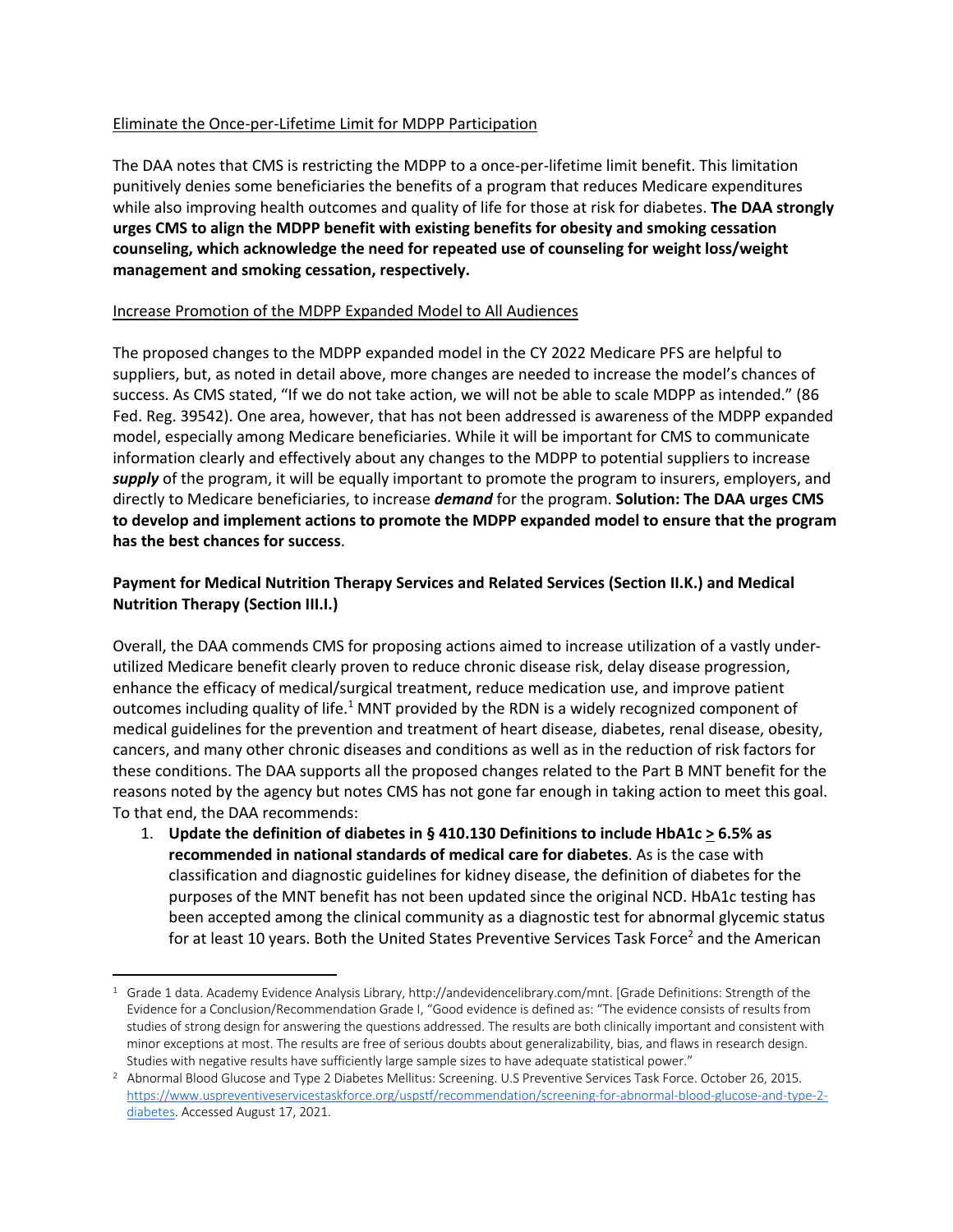Diabetes Association Standards of Care<sup>3</sup> recommend use of any of three testing methods to screen for abnormal blood glucose: fasting plasma glucose, HbA1c, and two-hour plasma glucose.

- 2. **Further expand the definition of renal disease in § 410.130 Definitions to include G Stage 1**  Kidney Damage with normal kidney function (GFR 90 ml/min/1.73m<sup>2</sup> or higher) and G Stage 2 Mild CKD (GFR 60-89 ml/min/1.73m<sup>2</sup>) to include the full breadth of non-dialysis dependent **chronic kidney disease.**<sup>4</sup> Section 1861(s)(2)(V)(ii) of the Social Security Act allows for MNT for a "beneficiary with … renal disease who…is not receiving maintenance dialysis." Medicare expenditures increase dramatically from stages 1-2 to stages 4-5.<sup>5</sup> Covering MNT for these earlier stages of CKD is a low-cost intervention proven to slow or prevent CKD progression.<sup>67</sup> Also, some G Stage 5 patients with a GFR below 15 ml/min/1.73m<sup>2</sup> may not yet be on dialysis and so not receiving nutrition services under the ESRD benefit. Such patients would benefit from MNT services under the Part B benefit. Of note, the ICD-10 code file associated with the MNT NCD (180.1) and issued by CMS to the Medicare Administrative Contractors for claims processing purposes includes the ICD-10 codes for all stages of CKD.<sup>8</sup> To address potential concerns about risk of fraudulent billing, the DAA suggests CMS create a modifier code to be appended to claims for Part B MNT services to indicate when a Medicare beneficiary with Stage 5 CKD is not receiving dialysis.
- 3. As CMS moves all regulatory provisions for MNT, DSMT, and registered dietitians as Medicare providers under one area of regulations, we recommend CMS also **provide additional clarity in Medicare Claims Processing and Benefit Policy Manuals on coverage and billing procedures for these services under the Physician Fee Schedule in all associated settings, including hospital clinics (billing on CMS 1500, billing on UB04), Federally Qualified Health Centers, Rural Health Clinics, and Critical Access Hospitals.** Currently providers and billers need to navigate a complex path of cross-referencing numerous documents to understand Medicare policies, requirements, and guidelines. The myriad practical questions faced when trying to set up care delivery and billing systems and the challenges in trying to find answers to those questions came to the forefront at the onset of the COVID-19 PHE and the telehealth flexibilities. While MNT and Diabetes Self-Management Training (DSMT) services have always been on the list of Medicare approved telehealth services, instructing a hospital to bill for Part B MNT services the same as in-person services became problematic as facilities did not know how to bill for it as an inperson service. To that end, DAA members welcome opportunities to collaborate with CMS on developing and reviewing resources that will support providers.

#### **The Diabetes/Obesity Connection**

The issue of obesity, and how it connects with prediabetes and diabetes, is related to the changes the DAA believes are urgent to make to the MDPP expanded model to ensure its success. Since most adults

<sup>3</sup> Classification and Diagnosis of Diabetes: *Standards of Medical Care in Diabetes—2021*. American Diabetes Association. Diabetes Care Jan 2021, 44 (Supplement 1) S15-S33; DOI: 10.2337/dc21-S002.

<sup>4</sup> National Kidney Foundation. Estimated Glomerular Filtration Rate (eGFR). https://www.kidney.org/atoz/content/gfr. Accessed August 17, 2021.

<sup>5</sup> United States Renal Data System. Chapter 6: Healthcare Expenditures for Persons with CKD. https://adr.usrds.org/2020/chronickidney-disease/6-healthcare-expenditures-for-persons-with-ckd. Accessed August 17, 2021.

<sup>6</sup> de Waal D, Heaslip E, Callas P. Medical Nutrition Therapy for Chronic Kidney Disease Improves Biomarkers and Slows Time to Dialysis. J Ren Nutr. 2016; 26(1): 1-9.

<sup>7</sup> Kramer H, Yakes Jimenez E, Brommage D, et al. Medical Nutrition Therapy for Patients with Non-Dialysis-Dependent Chronic Kidney Disease: Barriers and Solutions. J Acad Nutr Diet. 2018; 118(10): 1958-1965.

<sup>8</sup> https://www.cms.gov/Medicare/Coverage/DeterminationProcess/downloads/CR12027.zip Accessed August 17, 2021.